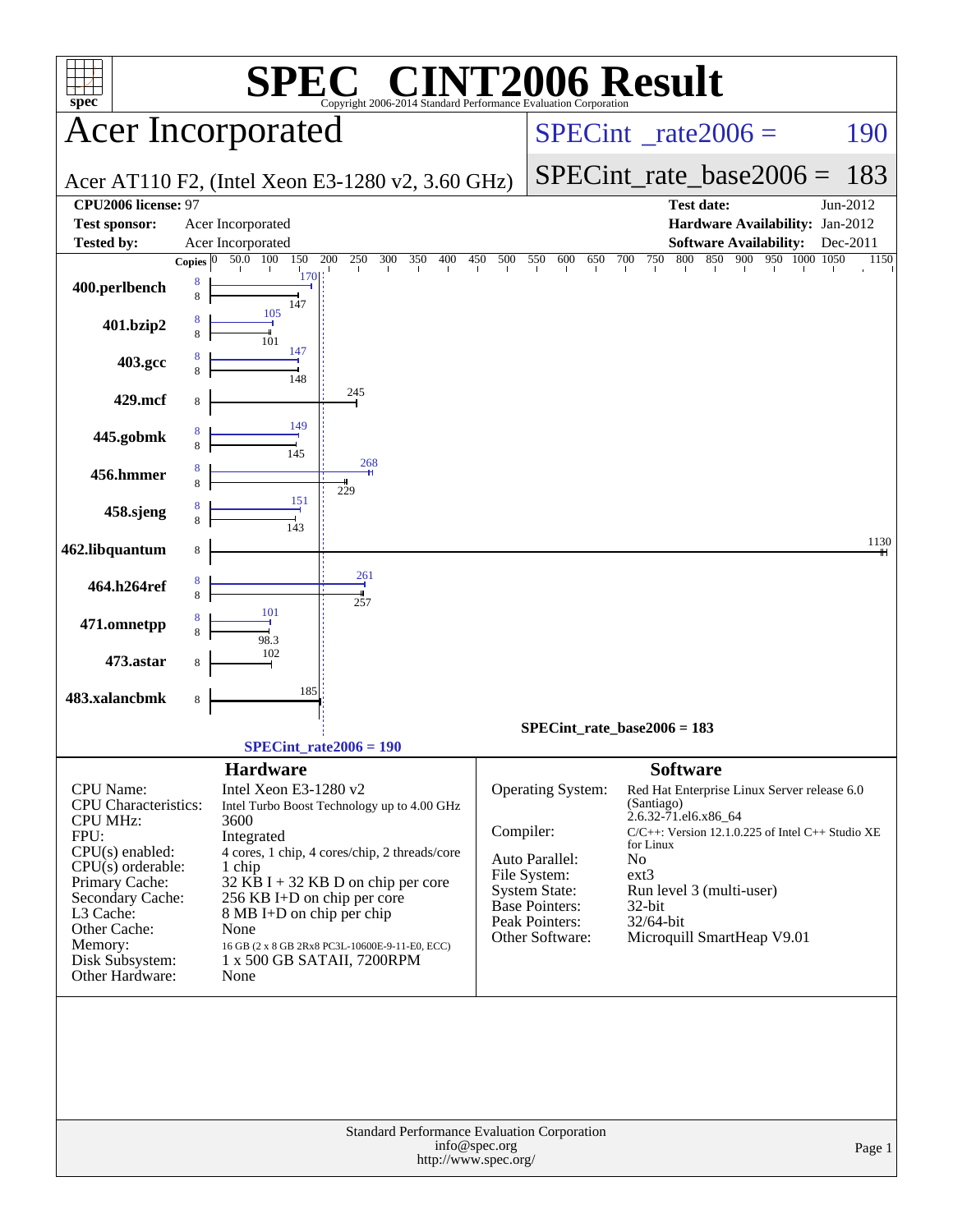

# Acer Incorporated

### SPECint rate $2006 = 190$

Acer AT110 F2, (Intel Xeon E3-1280 v2, 3.60 GHz)

[SPECint\\_rate\\_base2006 =](http://www.spec.org/auto/cpu2006/Docs/result-fields.html#SPECintratebase2006) 183

#### **[CPU2006 license:](http://www.spec.org/auto/cpu2006/Docs/result-fields.html#CPU2006license)** 97 **[Test date:](http://www.spec.org/auto/cpu2006/Docs/result-fields.html#Testdate)** Jun-2012

**[Test sponsor:](http://www.spec.org/auto/cpu2006/Docs/result-fields.html#Testsponsor)** Acer Incorporated **Acceleration Acer Incorporated <b>[Hardware Availability:](http://www.spec.org/auto/cpu2006/Docs/result-fields.html#HardwareAvailability)** Jan-2012 **[Tested by:](http://www.spec.org/auto/cpu2006/Docs/result-fields.html#Testedby)** Acer Incorporated **[Software Availability:](http://www.spec.org/auto/cpu2006/Docs/result-fields.html#SoftwareAvailability)** Dec-2011

#### **[Results Table](http://www.spec.org/auto/cpu2006/Docs/result-fields.html#ResultsTable)**

|                                                                                                          | <b>Base</b>   |                |       |                |       | <b>Peak</b>    |       |               |                |              |                |              |                |              |
|----------------------------------------------------------------------------------------------------------|---------------|----------------|-------|----------------|-------|----------------|-------|---------------|----------------|--------------|----------------|--------------|----------------|--------------|
| <b>Benchmark</b>                                                                                         | <b>Copies</b> | <b>Seconds</b> | Ratio | <b>Seconds</b> | Ratio | <b>Seconds</b> | Ratio | <b>Copies</b> | <b>Seconds</b> | <b>Ratio</b> | <b>Seconds</b> | <b>Ratio</b> | <b>Seconds</b> | <b>Ratio</b> |
| 400.perlbench                                                                                            |               | 528            | 148   | 532            | 147   | 532            | 147   |               | 462            | 169          | 460            | 170          | 460            | 170          |
| 401.bzip2                                                                                                |               | 783            | 98.5  | 762            | 101   | 762            | 101   |               | 738            | 105          | 739            | 105          | 736            | 105          |
| $403.\mathrm{gcc}$                                                                                       |               | 436            | 148   | 435            | 148   | 436            | 148   |               | 435            | 148          | 438            | 147          | 437            | 147          |
| $429$ .mcf                                                                                               |               | 298            | 245   | 297            | 245   | 296            | 247   |               | 298            | 245          | 297            | 245          | 296            | 247          |
| $445$ .gobmk                                                                                             |               | 582            | 144   | 579            | 145   | 581            | 145   |               | 567            | 148          | 564            | 149          | 565            | 149          |
| 456.hmmer                                                                                                |               | 326            | 229   | 331            | 225   | 325            | 230   |               | 280            | 267          | 279            | 268          | 273            | 273          |
| $458$ .sjeng                                                                                             |               | 675            | 143   | 675            | 143   | 674            | 144   |               | 643            | <u>151</u>   | 643            | 151          | 641            | 151          |
| 462.libquantum                                                                                           |               | 147            | 1130  | 146            | 1140  | 146            | 1130  | 8             | 147            | 1130         | 146            | 1140         | 146            | <b>1130</b>  |
| 464.h264ref                                                                                              |               | 699            | 253   | 688            | 257   | 690            | 257   |               | 679            | 261          | 678            | 261          | 681            | 260          |
| 471.omnetpp                                                                                              |               | 506            | 98.8  | 509            | 98.3  | 509            | 98.3  |               | 497            | 101          | 494            | <b>101</b>   | 493            | 101          |
| $473$ . astar                                                                                            |               | 546            | 103   | 549            | 102   | 548            | 102   |               | 546            | 103          | 549            | 102          | 548            | <u>102</u>   |
| 483.xalancbmk                                                                                            |               | 297            | 186   | 298            | 185   | 298            | 185   | 8             | 297            | 186          | 298            | 185          | 298            | 185          |
| Results appear in the order in which they were run. Bold underlined text indicates a median measurement. |               |                |       |                |       |                |       |               |                |              |                |              |                |              |

#### **[Submit Notes](http://www.spec.org/auto/cpu2006/Docs/result-fields.html#SubmitNotes)**

 The taskset mechanism was used to bind copies to processors. The config file option 'submit' was used to generate taskset commands to bind each copy to a specific processor. For details, please see the config file.

### **[Operating System Notes](http://www.spec.org/auto/cpu2006/Docs/result-fields.html#OperatingSystemNotes)**

Stack size set to unlimited using "ulimit -s unlimited"

#### **[Platform Notes](http://www.spec.org/auto/cpu2006/Docs/result-fields.html#PlatformNotes)**

 Sysinfo program /user/cpu2006/config/sysinfo.rev6800 \$Rev: 6800 \$ \$Date:: 2011-10-11 #\$ 6f2ebdff5032aaa42e583f96b07f99d3 running on localhost.localdomain Wed Jun 27 11:14:24 2012 This section contains SUT (System Under Test) info as seen by some common utilities. To remove or add to this section, see: <http://www.spec.org/cpu2006/Docs/config.html#sysinfo> From /proc/cpuinfo model name : Intel(R) Xeon(R) CPU E3-1280 V2 @ 3.60GHz 1 "physical id"s (chips) 8 "processors" cores, siblings (Caution: counting these is hw and system dependent. The following excerpts from /proc/cpuinfo might not be reliable. Use with caution.) cpu cores : 4 siblings : 8 Continued on next page

Standard Performance Evaluation Corporation [info@spec.org](mailto:info@spec.org) <http://www.spec.org/>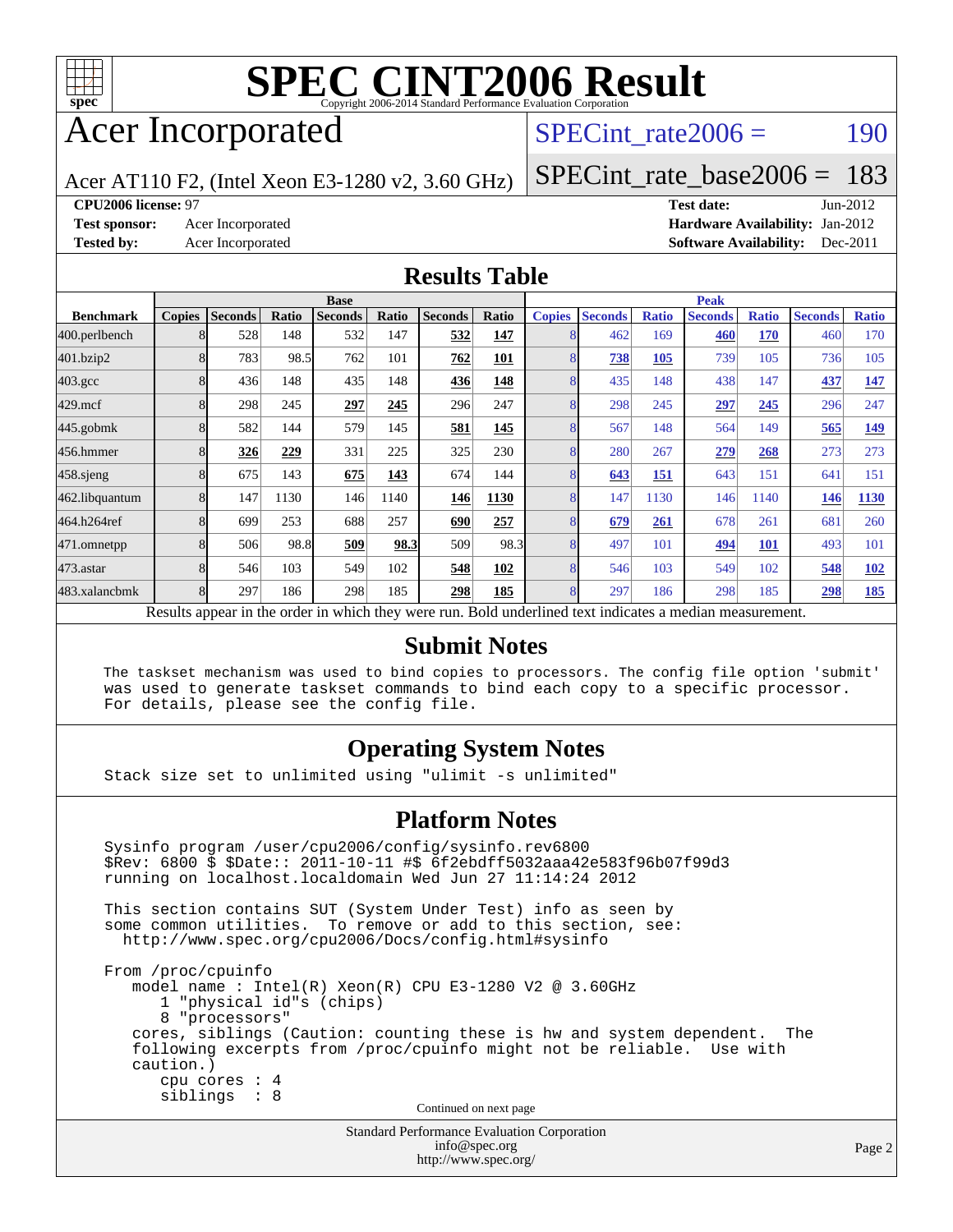| ۰ |  |  |  |  |  |  |  |
|---|--|--|--|--|--|--|--|

Acer Incorporated

SPECint rate $2006 = 190$ 

Acer AT110 F2, (Intel Xeon E3-1280 v2, 3.60 GHz)

[SPECint\\_rate\\_base2006 =](http://www.spec.org/auto/cpu2006/Docs/result-fields.html#SPECintratebase2006) 183

**[CPU2006 license:](http://www.spec.org/auto/cpu2006/Docs/result-fields.html#CPU2006license)** 97 **[Test date:](http://www.spec.org/auto/cpu2006/Docs/result-fields.html#Testdate)** Jun-2012 **[Test sponsor:](http://www.spec.org/auto/cpu2006/Docs/result-fields.html#Testsponsor)** Acer Incorporated **Acceleration Acer Incorporated <b>[Hardware Availability:](http://www.spec.org/auto/cpu2006/Docs/result-fields.html#HardwareAvailability)** Jan-2012 **[Tested by:](http://www.spec.org/auto/cpu2006/Docs/result-fields.html#Testedby)** Acer Incorporated **[Software Availability:](http://www.spec.org/auto/cpu2006/Docs/result-fields.html#SoftwareAvailability)** Dec-2011

#### **[Platform Notes \(Continued\)](http://www.spec.org/auto/cpu2006/Docs/result-fields.html#PlatformNotes)**

 physical 0: cores 0 1 2 3 cache size : 8192 KB

 From /proc/meminfo MemTotal: 16437044 kB HugePages\_Total: 0 Hugepagesize: 2048 kB

 /usr/bin/lsb\_release -d Red Hat Enterprise Linux Server release 6.0 (Santiago)

From /etc/\*release\* /etc/\*version\*

 redhat-release: Red Hat Enterprise Linux Server release 6.0 (Santiago) system-release: Red Hat Enterprise Linux Server release 6.0 (Santiago) system-release-cpe: cpe:/o:redhat:enterprise\_linux:6server:ga:server

 uname -a: Linux localhost.localdomain 2.6.32-71.el6.x86\_64 #1 SMP Wed Sep 1 01:33:01 EDT 2010 x86\_64 x86\_64 x86\_64 GNU/Linux

run-level 3 Jun 27 11:04

 SPEC is set to: /user/cpu2006 Filesystem Type Size Used Avail Use% Mounted on /dev/sda2 ext3 197G 21G 167G 12% /

 Additional information from dmidecode: BIOS Acer D22 06/18/2012 Memory: 2x 830B NT8GC72C8PB0NF-CG 8 GB 1333 MHz 2 rank (End of data from sysinfo program)

#### **[General Notes](http://www.spec.org/auto/cpu2006/Docs/result-fields.html#GeneralNotes)**

Environment variables set by runspec before the start of the run: LD\_LIBRARY\_PATH = "/user/cpu2006/libs/32:/user/cpu2006/libs/64"

 Binaries compiled on a system with 1x Core i7-860 CPU + 8GB memory using RHEL5.5 Transparent Huge Pages enabled with: echo always > /sys/kernel/mm/redhat\_transparent\_hugepage/enabled

## **[Base Compiler Invocation](http://www.spec.org/auto/cpu2006/Docs/result-fields.html#BaseCompilerInvocation)**

[C benchmarks](http://www.spec.org/auto/cpu2006/Docs/result-fields.html#Cbenchmarks): [icc -m32](http://www.spec.org/cpu2006/results/res2012q3/cpu2006-20120711-23587.flags.html#user_CCbase_intel_icc_5ff4a39e364c98233615fdd38438c6f2)

Continued on next page

Standard Performance Evaluation Corporation [info@spec.org](mailto:info@spec.org) <http://www.spec.org/>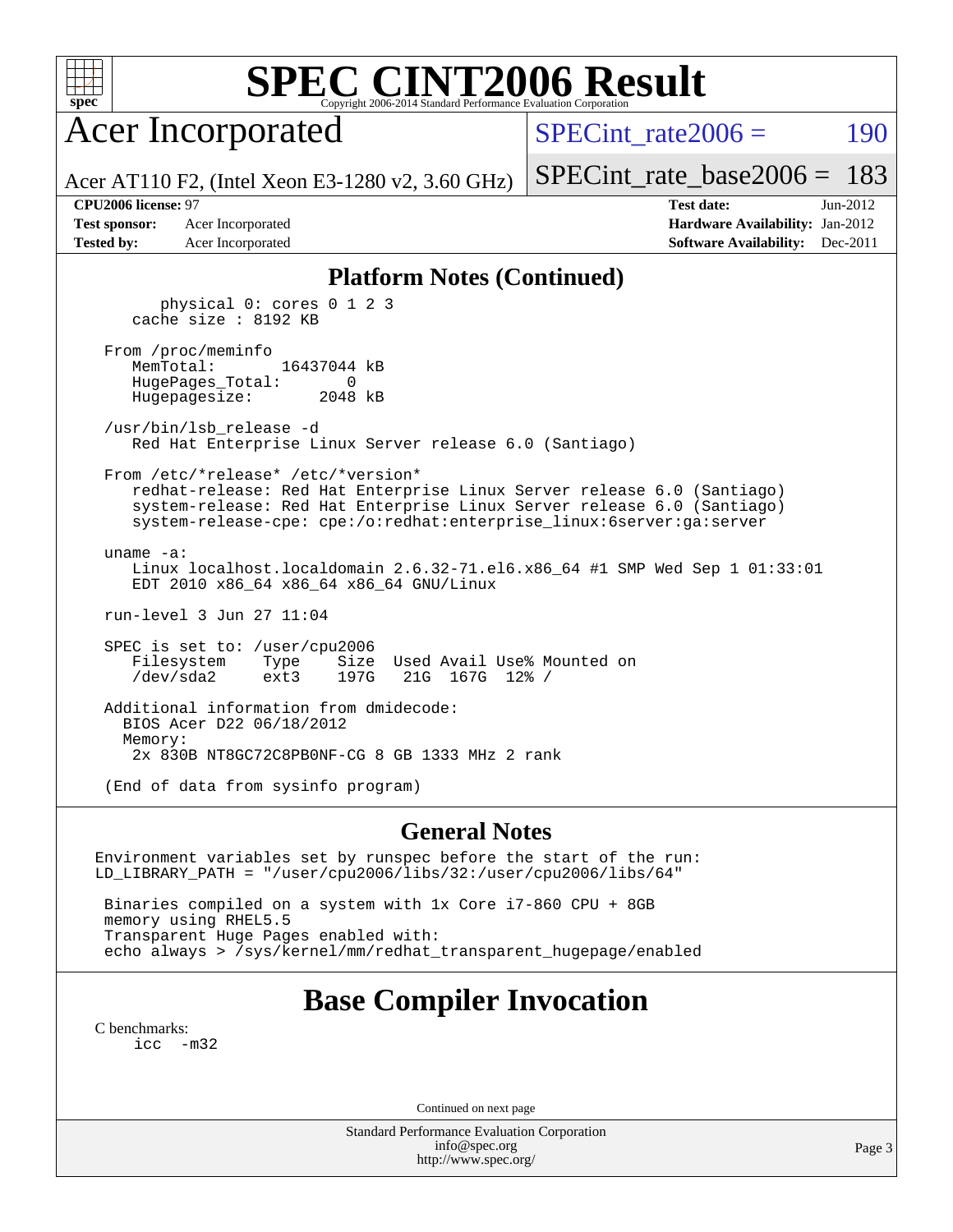| <b>SPEC CINT2006 Result</b><br>$spec^*$<br>Copyright 2006-2014 Standard Performance Evalua                                            |                                                                    |
|---------------------------------------------------------------------------------------------------------------------------------------|--------------------------------------------------------------------|
| <b>Acer Incorporated</b>                                                                                                              | 190<br>$SPECint rate 2006 =$                                       |
| Acer AT110 F2, (Intel Xeon E3-1280 v2, 3.60 GHz)                                                                                      | 183<br>$SPECint_rate_base2006 =$                                   |
| CPU2006 license: 97<br><b>Test sponsor:</b><br>Acer Incorporated                                                                      | <b>Test date:</b><br>$Jun-2012$<br>Hardware Availability: Jan-2012 |
| <b>Tested by:</b><br>Acer Incorporated                                                                                                | <b>Software Availability:</b><br>Dec-2011                          |
| <b>Base Compiler Invocation (Continued)</b>                                                                                           |                                                                    |
| $C_{++}$ benchmarks:<br>icpc -m32                                                                                                     |                                                                    |
| <b>Base Portability Flags</b>                                                                                                         |                                                                    |
| 400.perlbench: -DSPEC_CPU_LINUX_IA32<br>462.libquantum: -DSPEC_CPU_LINUX<br>483.xalancbmk: -DSPEC_CPU_LINUX                           |                                                                    |
| <b>Base Optimization Flags</b>                                                                                                        |                                                                    |
| C benchmarks:<br>-xAVX -ipo -03 -no-prec-div -opt-prefetch -opt-mem-layout-trans=3                                                    |                                                                    |
| $C_{++}$ benchmarks:<br>-xAVX -ipo -03 -no-prec-div -opt-prefetch -opt-mem-layout-trans=3<br>-Wl,-z, muldefs -L/smartheap -lsmartheap |                                                                    |
| <b>Base Other Flags</b>                                                                                                               |                                                                    |
| C benchmarks:                                                                                                                         |                                                                    |
| 403.gcc: -Dalloca=_alloca                                                                                                             |                                                                    |
| <b>Peak Compiler Invocation</b>                                                                                                       |                                                                    |
| C benchmarks (except as noted below):<br>$-m32$<br>icc                                                                                |                                                                    |
| 400.perlbench: icc -m64                                                                                                               |                                                                    |
| 401.bzip2: icc -m64                                                                                                                   |                                                                    |
| 456.hmmer: $\text{icc}$ -m64                                                                                                          |                                                                    |
| 458.sjeng: icc -m64                                                                                                                   |                                                                    |
| $C_{++}$ benchmarks:<br>icpc -m32                                                                                                     |                                                                    |
|                                                                                                                                       |                                                                    |
|                                                                                                                                       |                                                                    |
| <b>Standard Performance Evaluation Corporation</b><br>info@spec.org<br>http://www.spec.org/                                           | Page 4                                                             |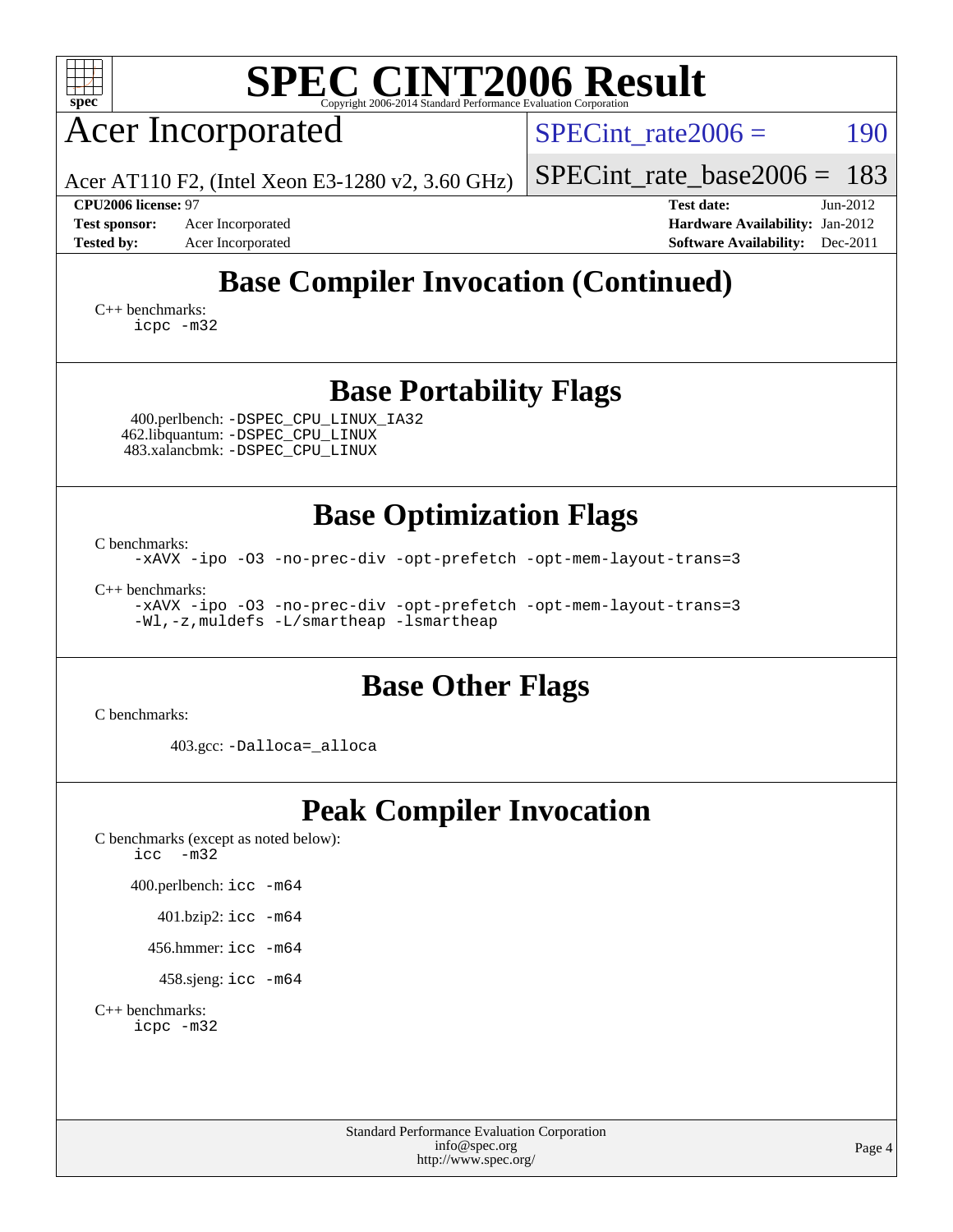

Acer Incorporated

SPECint rate $2006 = 190$ 

Acer AT110 F2, (Intel Xeon E3-1280 v2, 3.60 GHz)

[SPECint\\_rate\\_base2006 =](http://www.spec.org/auto/cpu2006/Docs/result-fields.html#SPECintratebase2006) 183

**[Test sponsor:](http://www.spec.org/auto/cpu2006/Docs/result-fields.html#Testsponsor)** Acer Incorporated **[Hardware Availability:](http://www.spec.org/auto/cpu2006/Docs/result-fields.html#HardwareAvailability)** Jan-2012 **[Tested by:](http://www.spec.org/auto/cpu2006/Docs/result-fields.html#Testedby)** Acer Incorporated **[Software Availability:](http://www.spec.org/auto/cpu2006/Docs/result-fields.html#SoftwareAvailability)** Dec-2011

**[CPU2006 license:](http://www.spec.org/auto/cpu2006/Docs/result-fields.html#CPU2006license)** 97 **[Test date:](http://www.spec.org/auto/cpu2006/Docs/result-fields.html#Testdate)** Jun-2012

## **[Peak Portability Flags](http://www.spec.org/auto/cpu2006/Docs/result-fields.html#PeakPortabilityFlags)**

 400.perlbench: [-DSPEC\\_CPU\\_LP64](http://www.spec.org/cpu2006/results/res2012q3/cpu2006-20120711-23587.flags.html#b400.perlbench_peakCPORTABILITY_DSPEC_CPU_LP64) [-DSPEC\\_CPU\\_LINUX\\_X64](http://www.spec.org/cpu2006/results/res2012q3/cpu2006-20120711-23587.flags.html#b400.perlbench_peakCPORTABILITY_DSPEC_CPU_LINUX_X64) 401.bzip2: [-DSPEC\\_CPU\\_LP64](http://www.spec.org/cpu2006/results/res2012q3/cpu2006-20120711-23587.flags.html#suite_peakCPORTABILITY401_bzip2_DSPEC_CPU_LP64) 456.hmmer: [-DSPEC\\_CPU\\_LP64](http://www.spec.org/cpu2006/results/res2012q3/cpu2006-20120711-23587.flags.html#suite_peakCPORTABILITY456_hmmer_DSPEC_CPU_LP64) 458.sjeng: [-DSPEC\\_CPU\\_LP64](http://www.spec.org/cpu2006/results/res2012q3/cpu2006-20120711-23587.flags.html#suite_peakCPORTABILITY458_sjeng_DSPEC_CPU_LP64) 462.libquantum: [-DSPEC\\_CPU\\_LINUX](http://www.spec.org/cpu2006/results/res2012q3/cpu2006-20120711-23587.flags.html#b462.libquantum_peakCPORTABILITY_DSPEC_CPU_LINUX) 483.xalancbmk: [-DSPEC\\_CPU\\_LINUX](http://www.spec.org/cpu2006/results/res2012q3/cpu2006-20120711-23587.flags.html#b483.xalancbmk_peakCXXPORTABILITY_DSPEC_CPU_LINUX)

# **[Peak Optimization Flags](http://www.spec.org/auto/cpu2006/Docs/result-fields.html#PeakOptimizationFlags)**

[C benchmarks](http://www.spec.org/auto/cpu2006/Docs/result-fields.html#Cbenchmarks):

```
 400.perlbench: -xAVX(pass 2) -prof-gen(pass 1) -ipo(pass 2) -O3(pass 2)
                -no-prec-div(pass 2) -prof-use(pass 2) -auto-ilp32
        401.bzip2: -xAVX(pass 2) -prof-gen(pass 1) -ipo(pass 2) -O3(pass 2)
                -no-prec-div(pass 2) -prof-use(pass 2) -opt-prefetch
                -auto-ilp32 -ansi-alias
          403.gcc: -xAVX -ipo -O3 -no-prec-div
         429.mcf: basepeak = yes
       445.gobmk: -xAVX(pass 2) -prof-gen(pass 1) -prof-use(pass 2)
                -ansi-alias -opt-mem-layout-trans=3
       456.hmmer: -xAVX -ipo -O3 -no-prec-div -unroll2 -auto-ilp32
         458.sjeng: -xAVX(pass 2) -prof-gen(pass 1) -ipo(pass 2) -O3(pass 2)
                -no-prec-div(pass 2) -prof-use(pass 2) -unroll4
                -auto-ilp32
   462.libquantum: basepeak = yes
       464.h264ref: -xAVX(pass 2) -prof-gen(pass 1) -ipo(pass 2) -O3(pass 2)
                -no-prec-div(pass 2) -prof-use(pass 2) -unroll2
                -ansi-alias
C++ benchmarks: 
      471.omnetpp: -xAVX(pass 2) -prof-gen(pass 1) -ipo(pass 2) -O3(pass 2)
                -no-prec-div(pass 2) -prof-use(pass 2) -ansi-alias
                -opt-ra-region-strategy=block -Wl,-z,muldefs
                -L/smartheap -lsmartheap
        473.astar: basepeak = yes
   483.xalanchmk: basepeak = yes
```